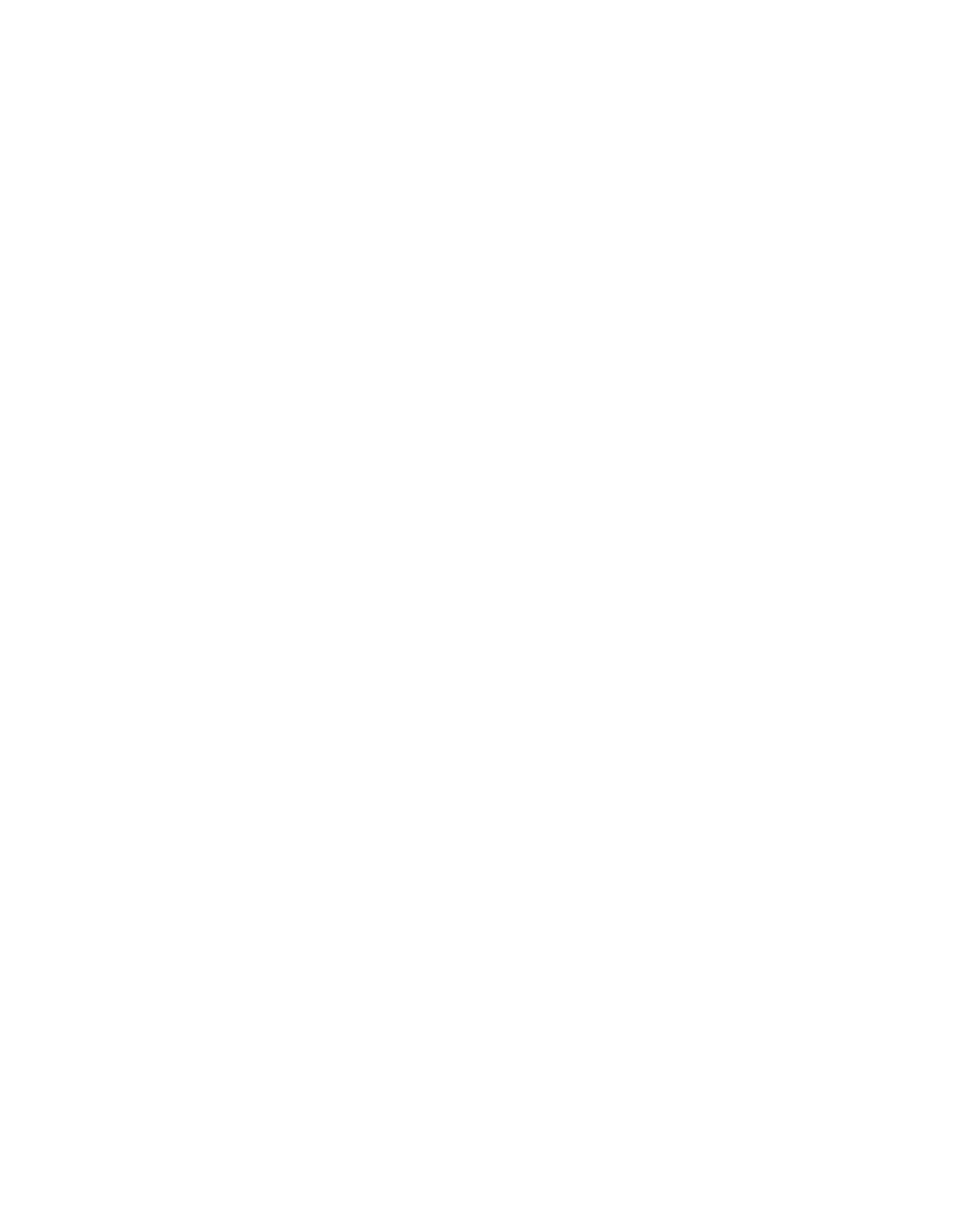# *Danville-Pittsylvania Regional Industrial Facility Authority*

*Table of Contents*

| <b>Financial Statements</b>                                                                                                                                                                |
|--------------------------------------------------------------------------------------------------------------------------------------------------------------------------------------------|
|                                                                                                                                                                                            |
| Statement of Revenues, Expenses and                                                                                                                                                        |
|                                                                                                                                                                                            |
|                                                                                                                                                                                            |
| <b>Compliance Reports</b>                                                                                                                                                                  |
| Independent Auditor's Report on Internal Control Over Financial<br>Reporting and on Compliance and Other Matters Based on an<br>Audit of Financial Statements Performed in Accordance with |
|                                                                                                                                                                                            |
|                                                                                                                                                                                            |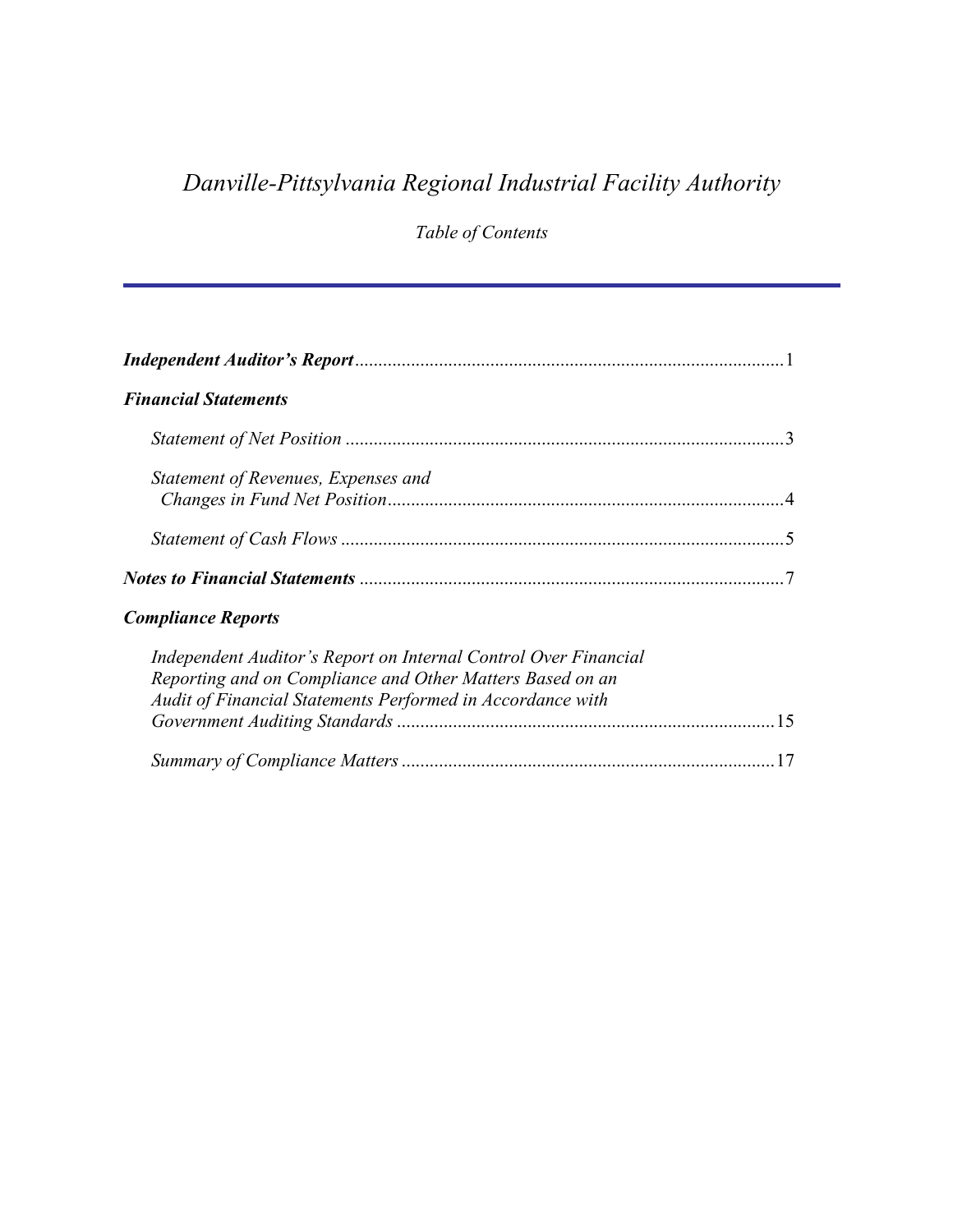

# **INDEPENDENT AUDITOR'S REPORT**

To the Board of Directors of Danville-Pittsylvania Regional Industrial Facility Authority Danville, Virginia

## **Report on the Financial Statements**

We have audited the accompanying financial statements of the Danville-Pittsylvania Regional Industrial Facility Authority (the "Authority"), as of and for the year ended June 30, 2018, and the related notes to the financial statements, which collectively comprise the Authority's basic financial statements as listed in the table of contents.

#### **Management's Responsibility for the Financial Statements**

Management is responsible for the preparation and fair presentation of these financial statements in accordance with accounting principles generally accepted in the United States of America; this includes the design, implementation, and maintenance of internal control relevant to the preparation and fair presentation of financial statements that are free from material misstatement, whether due to fraud or error.

#### **Auditor's Responsibility**

Our responsibility is to express an opinion on these financial statements based on our audit. We conducted our audit in accordance with auditing standards generally accepted in the United States of America; the standards applicable to financial audits contained in *Government Auditing Standards*, issued by the Comptroller General of the United States; and the *Specifications for Audits of Authorities, Boards and Commissions,* issued by the Auditor of Public Accounts of the Commonwealth of Virginia. Those standards require that we plan and perform the audit to obtain reasonable assurance about whether the financial statements are free from material misstatement.

An audit involves performing procedures to obtain audit evidence about the amounts and disclosures in the financial statements. The procedures selected depend on the auditor's judgment, including the assessment of the risks of material misstatement of the financial statements, whether due to fraud or error. In making those risk assessments, the auditor considers internal control relevant to the entity's preparation and fair presentation of the financial statements in order to design audit procedures that are appropriate in the circumstances, but not for the purpose of expressing an opinion on the effectiveness of the entity's internal control. Accordingly, we express no such opinion. An audit also includes evaluating the appropriateness of accounting policies used and the reasonableness of significant accounting estimates made by management, as well as evaluating the overall presentation of the financial statements.

We believe that the audit evidence we have obtained is sufficient and appropriate to provide a basis for our audit opinion.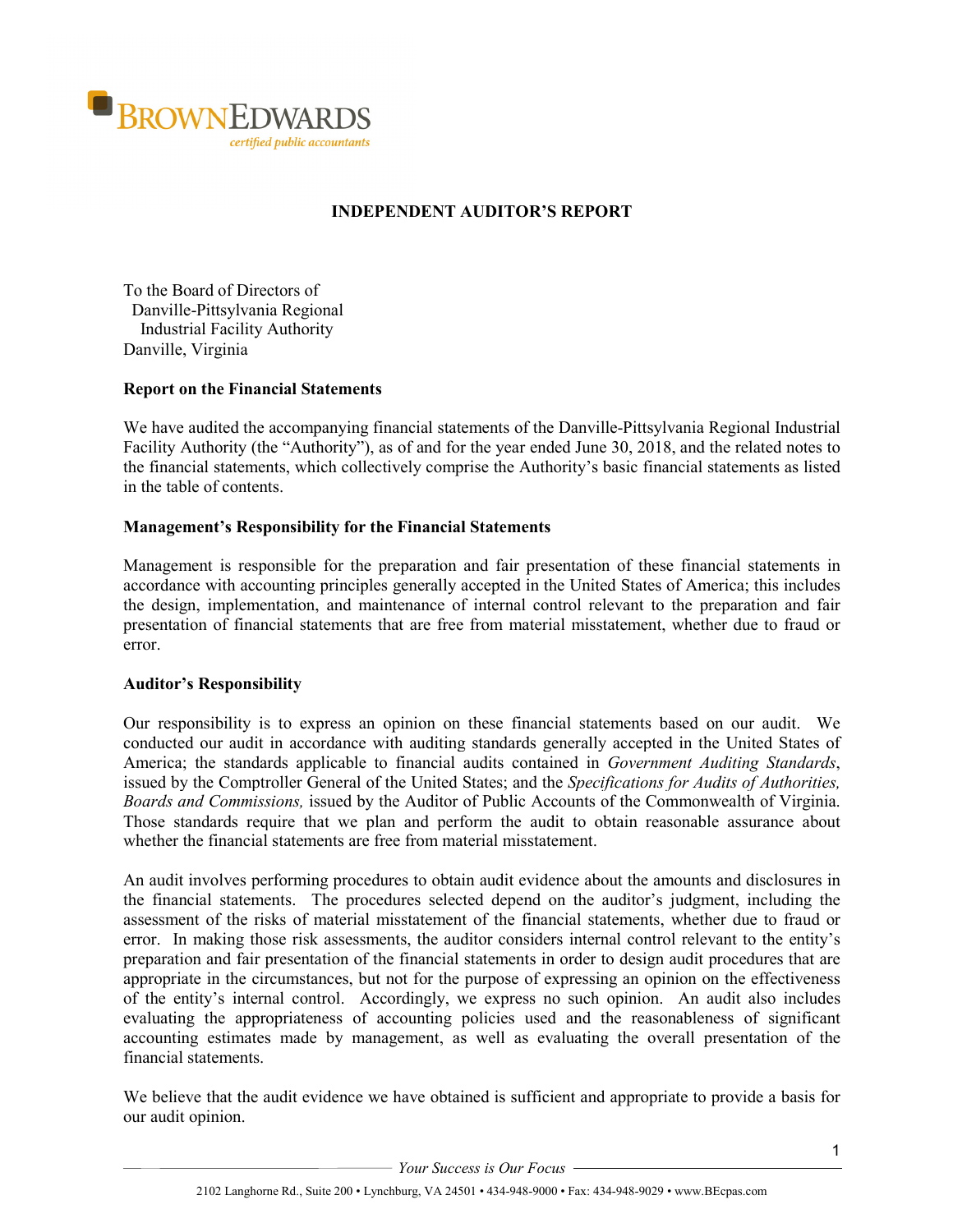## **Opinion**

In our opinion, the financial statements referred to above present fairly, in all material respects, the financial position of the Danville-Pittsylvania Regional Industrial Facility Authority, as of June 30, 2018, and the changes in its financial position and cash flows for the year then ended in accordance with accounting principles generally accepted in the United States of America.

#### **Report on Summarized Comparative Information**

We have previously audited the Authority's 2017 financial statements, on which, in our report dated November 16, 2017, we expressed an unmodified opinion. The 2017 financial information is provided for comparative purposes only.

#### **Other Matters**

#### *Required Supplementary Information*

Management has omitted a management's discussion and analysis that accounting principles generally accepted in the United States of America require to be presented to supplement the basic financial statements. Such missing information, although not a part of the basic financial statements, is required by the Governmental Accounting Standards Board who considers it to be an essential part of financial reporting for placing the basic financial statements in an appropriate operational, economic, or historical context. Our opinion on the basic financial statements is not affected by this missing information.

#### **Other Reporting Required by** *Government Auditing Standards*

In accordance with *Government Auditing Standards*, we have also issued our report dated November 28, 2018 on our consideration of the Authority's internal control over financial reporting and on our tests of its compliance with certain provisions of laws, regulations, contracts, and grant agreements and other matters. The purpose of that report is to describe the scope of our testing of internal control over financial reporting and compliance and the results of that testing, and not to provide an opinion on internal control over financial reporting or on compliance. That report is an integral part of an audit performed in accordance with *Government Auditing Standards* in considering the Authority's internal control over financial reporting and compliance.

Brown, Edwards Kompany, S. L. P.

CERTIFIED PUBLIC ACCOUNTANTS

Lynchburg, Virginia November 28, 2018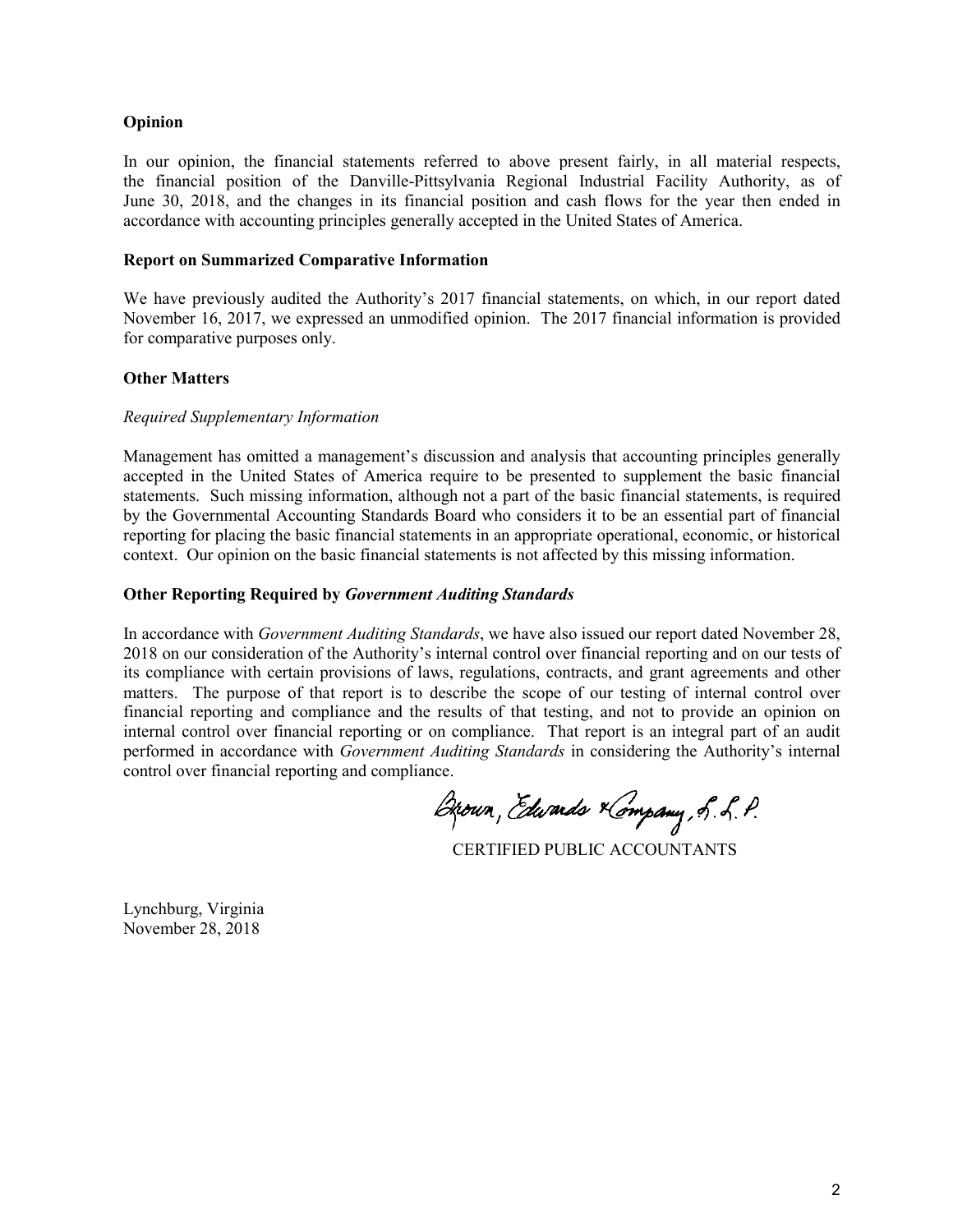# *Danville-Pittsylvania Regional Industrial Facility Authority June 30, 2018 Statement of Net Position*

| 2018                                                | (For<br>Comparative<br><b>Purposes</b><br>Only)<br>2017 |
|-----------------------------------------------------|---------------------------------------------------------|
| <b>Assets</b>                                       |                                                         |
| Current assets                                      |                                                         |
| Cash and cash equivalents<br>\$<br>1,525,656        | \$<br>1,290,474                                         |
| Other receivables<br>226,301                        | 1,376,619                                               |
| Prepaids<br>2,425                                   | 230                                                     |
| 1,754,382<br>Total current assets                   | 2,667,323                                               |
| Noncurrent assets                                   |                                                         |
| Restricted cash and cash equivalents<br>2,336,585   | 2,443,001                                               |
| Due from City of Danville<br>232,802                | 208,947                                                 |
| Capital assets not being depreciated<br>24,781,371  | 24,781,371                                              |
| Capital assets being depreciated, net<br>22,987,025 | 23,796,253                                              |
| Construction in progress<br>9,827,751               | 7,330,582                                               |
| 60,165,534<br>Total noncurrent assets               | 58,560,154                                              |
| <b>Total assets</b><br>61,919,916                   | 61,227,477                                              |
| <b>Liabilities</b>                                  |                                                         |
| <b>Current liabilities</b>                          |                                                         |
| Accounts payable - general<br>106,381               | 120,221                                                 |
| Accounts payable - construction                     | 776,764                                                 |
| Accrued interest payable<br>33,501                  | 46,552                                                  |
| Retainage payable<br>5,000                          | 104,519                                                 |
| Unearned revenue<br>236,959                         | 304,642                                                 |
| Bonds payable - current<br>1,288,450                | 1,228,450                                               |
| Total current liabilities<br>1,670,291              | 2,581,148                                               |
| Noncurrent liabilities                              |                                                         |
| Due to Pittsylvania County<br>232,802               | 208,947                                                 |
| Bonds payable<br>3,469,740                          | 4,758,190                                               |
| Total noncurrent liabilities<br>3,702,542           | 4,967,137                                               |
| <b>Total liabilities</b><br>5,372,833               | 7,548,285                                               |
| <b>Net position</b>                                 |                                                         |
| Net investment in capital assets<br>53,012,931      | 50,124,197                                              |
| Restricted - debt reserves<br>2,161,611             | 2,240,371                                               |
| Unrestricted<br>1,372,541                           | 1,314,624                                               |
| <b>Total net position</b><br>56,547,083             | 53,679,192<br>\$                                        |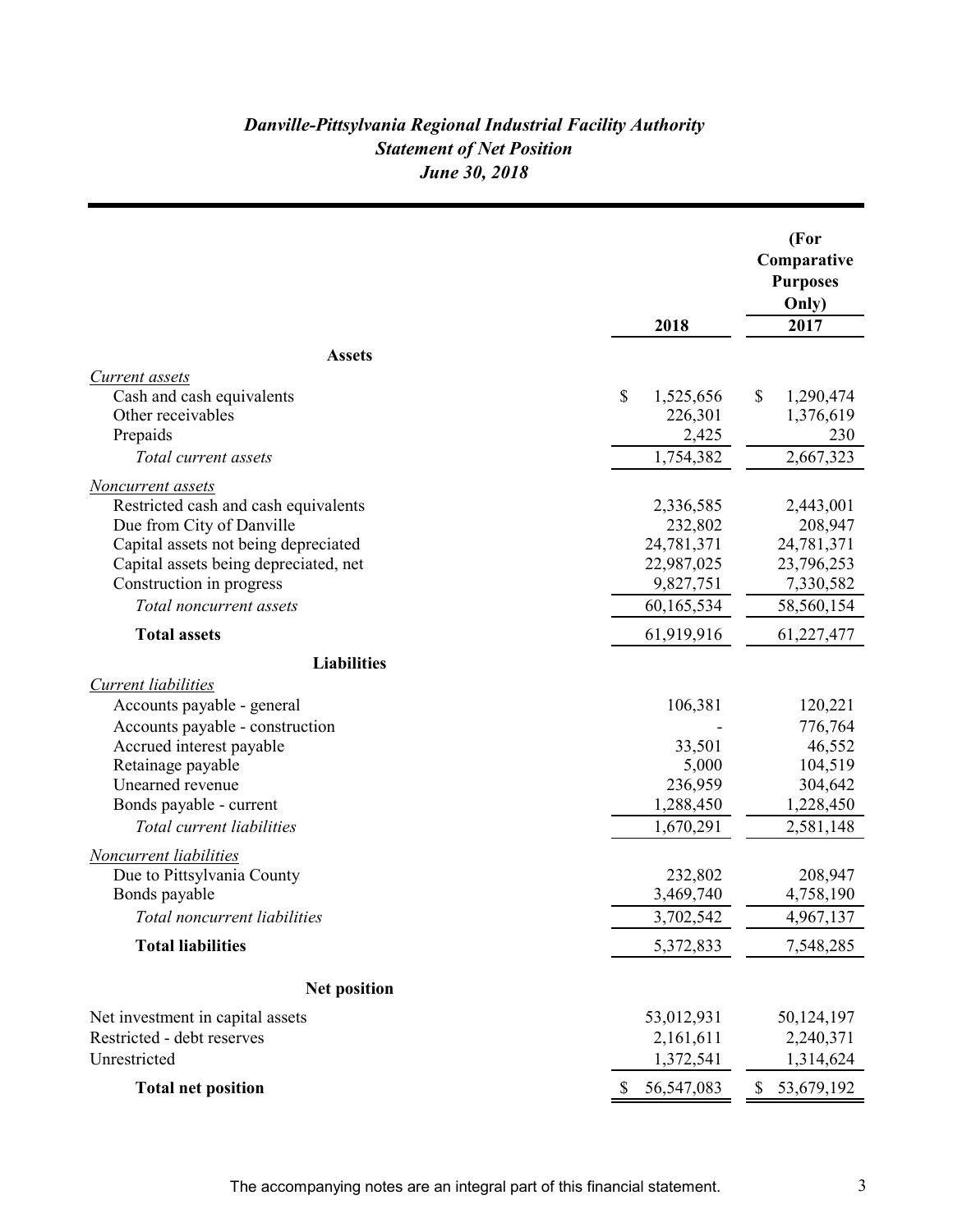# *Year Ended June 30, 2018 Danville-Pittsylvania Regional Industrial Facility Authority Statement of Revenues, Expenses and Changes in Fund Net Position*

|                                          | 2018             | (For<br>Comparative<br><b>Purposes</b><br>Only)<br>2017 |
|------------------------------------------|------------------|---------------------------------------------------------|
| <b>Operating revenues</b>                |                  |                                                         |
| Virginia Tobacco Commission grants       | \$<br>2,284,431  | \$<br>2,378,009                                         |
| Other income                             | 352,572          | 249,826                                                 |
| Reimbursement of incentive grant         |                  | 114,599                                                 |
| <b>Total operating revenues</b>          | 2,637,003        | 2,742,434                                               |
| <b>Operating expenses</b>                |                  |                                                         |
| Depreciation and amortization            | 809,228          | 809,045                                                 |
| Economic development - Cyber Park        |                  | 295,491                                                 |
| Economic development - Cane Creek Centre | 1,925            | 157                                                     |
| Economic development - Mega Park         | 37,335           | 11,741                                                  |
| Other operating expenses                 | 456,624          | 437,026                                                 |
| <b>Total operating expenses</b>          | 1,305,112        | 1,553,460                                               |
| <b>Operating income</b>                  | 1,331,891        | 1,188,974                                               |
| Non-operating revenues (expenses)        |                  |                                                         |
| Bond issuance costs                      |                  | (45,521)                                                |
| Interest income                          | 27,661           | 15,354                                                  |
| Interest expense                         | (71, 397)        | (79, 986)                                               |
| <b>Total non-operating expenses</b>      | (43, 736)        | (110, 153)                                              |
| Net income before capital contributions  | 1,288,155        | 1,078,821                                               |
| <b>Capital contributions</b>             |                  |                                                         |
| Contribution - City of Danville          | 789,868          | 776,526                                                 |
| Contribution - Pittsylvania County       | 789,868          | 776,526                                                 |
| <b>Total capital contributions</b>       | 1,579,736        | 1,553,052                                               |
| Change in net position                   | 2,867,891        | 2,631,873                                               |
| Net position at July 1                   | 53,679,192       | 51,047,319                                              |
| <b>Net position at June 30</b>           | \$<br>56,547,083 | \$<br>53,679,192                                        |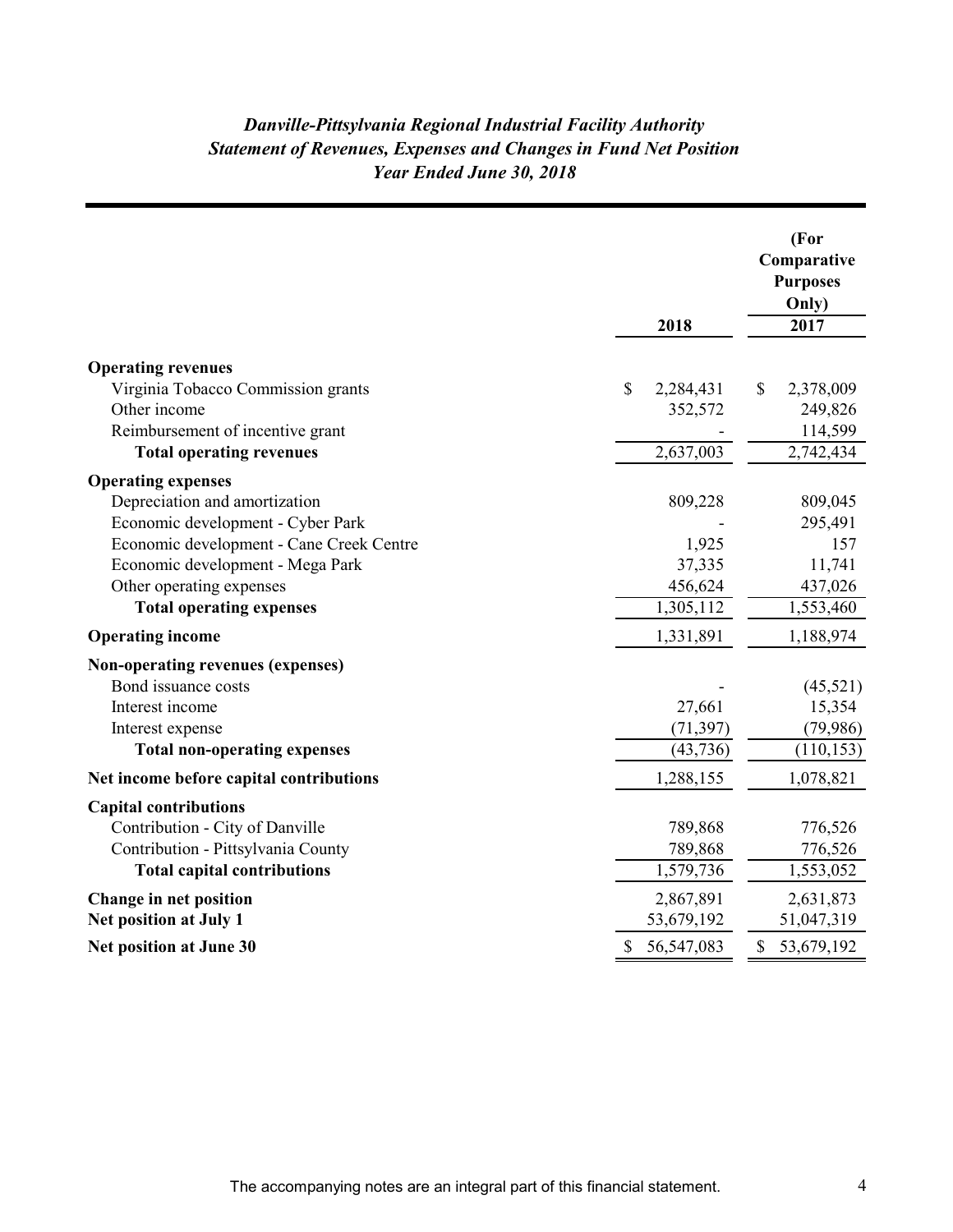# *Danville-Pittsylvania Regional Industrial Facility Authority Year Ended June 30, 2018 Statement of Cash Flows*

|                                                                                 |                 | (For<br>Comparative<br><b>Purposes Only)</b> |
|---------------------------------------------------------------------------------|-----------------|----------------------------------------------|
|                                                                                 | 2018            | 2017                                         |
|                                                                                 |                 |                                              |
| <b>Operating activities</b>                                                     |                 |                                              |
| Receipts from operating grants and activities                                   | \$<br>3,436,549 | \$<br>1,114,189                              |
| Payments to suppliers for goods and services                                    | (55,296)        | (24, 336)                                    |
| Other payments                                                                  | (62, 733)       | (159, 163)                                   |
| Net cash provided by operating activities                                       | 3,318,520       | 930,690                                      |
| Capital and related financing activities                                        |                 |                                              |
| Purchase of capital assets                                                      | (2,822,120)     | (1,997,239)                                  |
| Capital contributions                                                           | 1,009,076       | 1,828,183                                    |
| Interest paid on bonds                                                          | (174, 371)      | (218, 207)                                   |
| Bond issuance costs paid                                                        |                 | (45,521)                                     |
| Principal repayments on bonds                                                   | (1,230,000)     | (2,075,000)                                  |
| Net cash used in capital and related financing activities                       | (3,217,415)     | (2,507,784)                                  |
| <b>Investing activities</b>                                                     |                 |                                              |
| Interest received                                                               | 27,661          | 15,354                                       |
| Net cash provided by investing activities                                       | 27,661          | 15,354                                       |
| Net increase (decrease) in cash and cash equivalents                            | 128,766         | (1,561,740)                                  |
| Cash and cash equivalents - beginning of year                                   | 3,733,475       | 5,295,215                                    |
| Cash and cash equivalents - end of year                                         | 3,862,241<br>S  | 3,733,475<br>\$                              |
| <b>Reconciliation to Statement of Net Position</b><br>Cash and cash equivalents | \$<br>1,525,656 | \$<br>1,290,474                              |
| Restricted cash and cash equivalents                                            | 2,336,585       | 2,443,001                                    |
|                                                                                 | \$<br>3,862,241 | $\overline{\mathbb{S}}$<br>3,733,475         |
|                                                                                 |                 |                                              |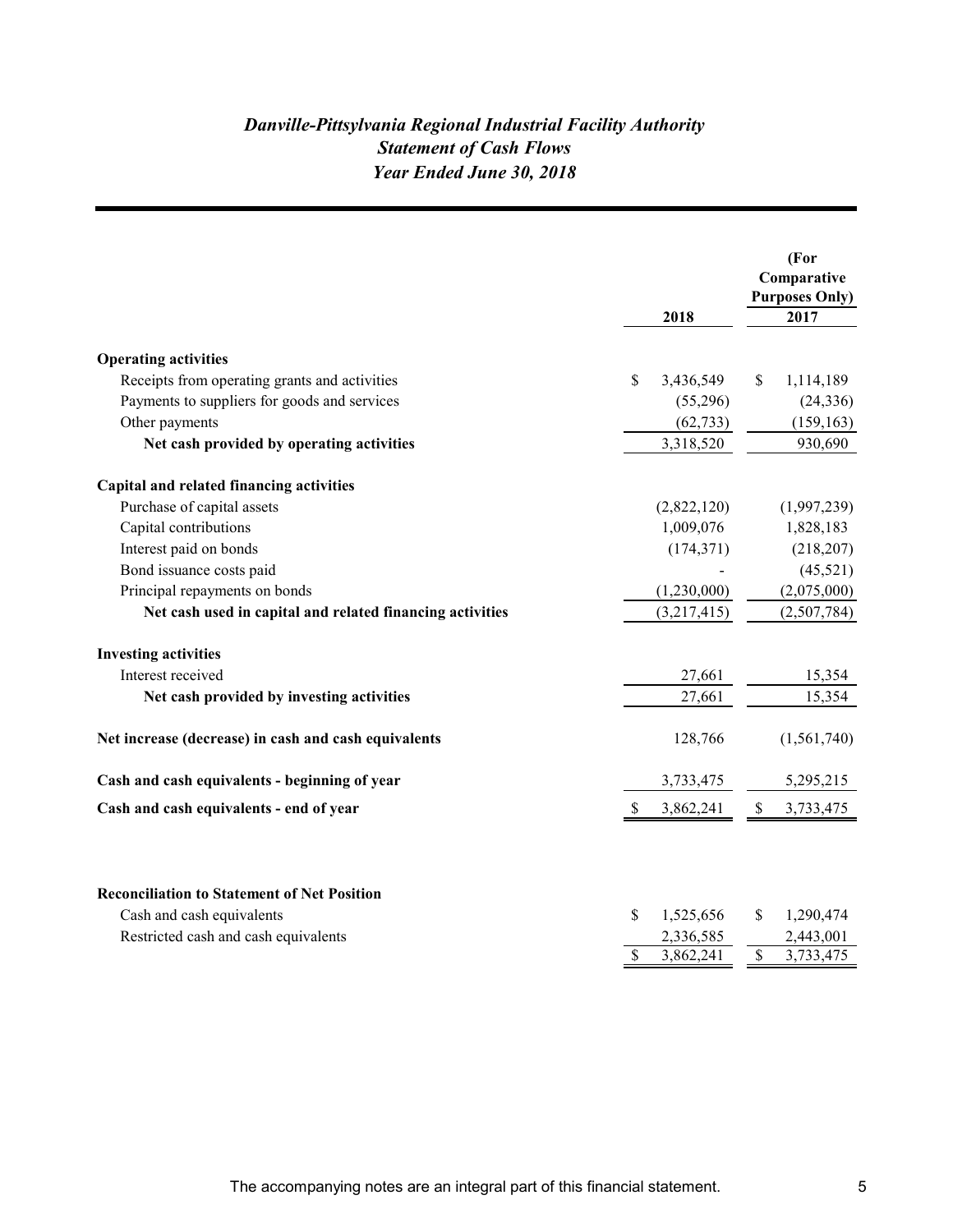# *Danville-Pittsylvania Regional Industrial Facility Authority Year Ended June 30, 2018 Statement of Cash Flows*

|                                                                                                         |                 |    | (For<br>Comparative<br><b>Purposes Only)</b> |
|---------------------------------------------------------------------------------------------------------|-----------------|----|----------------------------------------------|
|                                                                                                         | 2018            |    | 2017                                         |
| Reconciliation of operating income to net cash<br>provided by operating activities:<br>Operating income | \$<br>1,331,891 | \$ | 1,188,974                                    |
| Adjustments to reconcile operating income (loss) to net cash                                            |                 |    |                                              |
| provided by operating activities:                                                                       |                 |    |                                              |
| Depreciation                                                                                            | 809,228         |    | 809,045                                      |
| Non-cash economic incentive expenses                                                                    |                 |    | 289,991                                      |
| Operating in-kind expenses                                                                              | 41,319          |    | 28,036                                       |
| Changes in assets and liabilities:                                                                      |                 |    |                                              |
| Change in prepaids                                                                                      | (2,195)         |    | 2,140                                        |
| Change in other receivables                                                                             | 1,150,318       |    | (1,376,618)                                  |
| Change in accounts payable - general                                                                    | (13, 841)       |    | (9,078)                                      |
| Change in unearned revenue                                                                              | 1,800           |    | (1,800)                                      |
| Net cash provided by operating activities                                                               | 3,318,520       |    | 930,690                                      |
| <b>Supplemental cash flow information</b>                                                               |                 |    |                                              |
| Capitalized interest                                                                                    | 91,474          | S  | 127,850                                      |
| Capital asset additions financed by retainage payable                                                   | \$<br>5,000     |    | 104,519                                      |
| Capital asset additions financed by accounts payable                                                    |                 |    | 776,764                                      |
| Capital asset additions financed by locality contribution                                               | 459,858         |    |                                              |
|                                                                                                         |                 |    |                                              |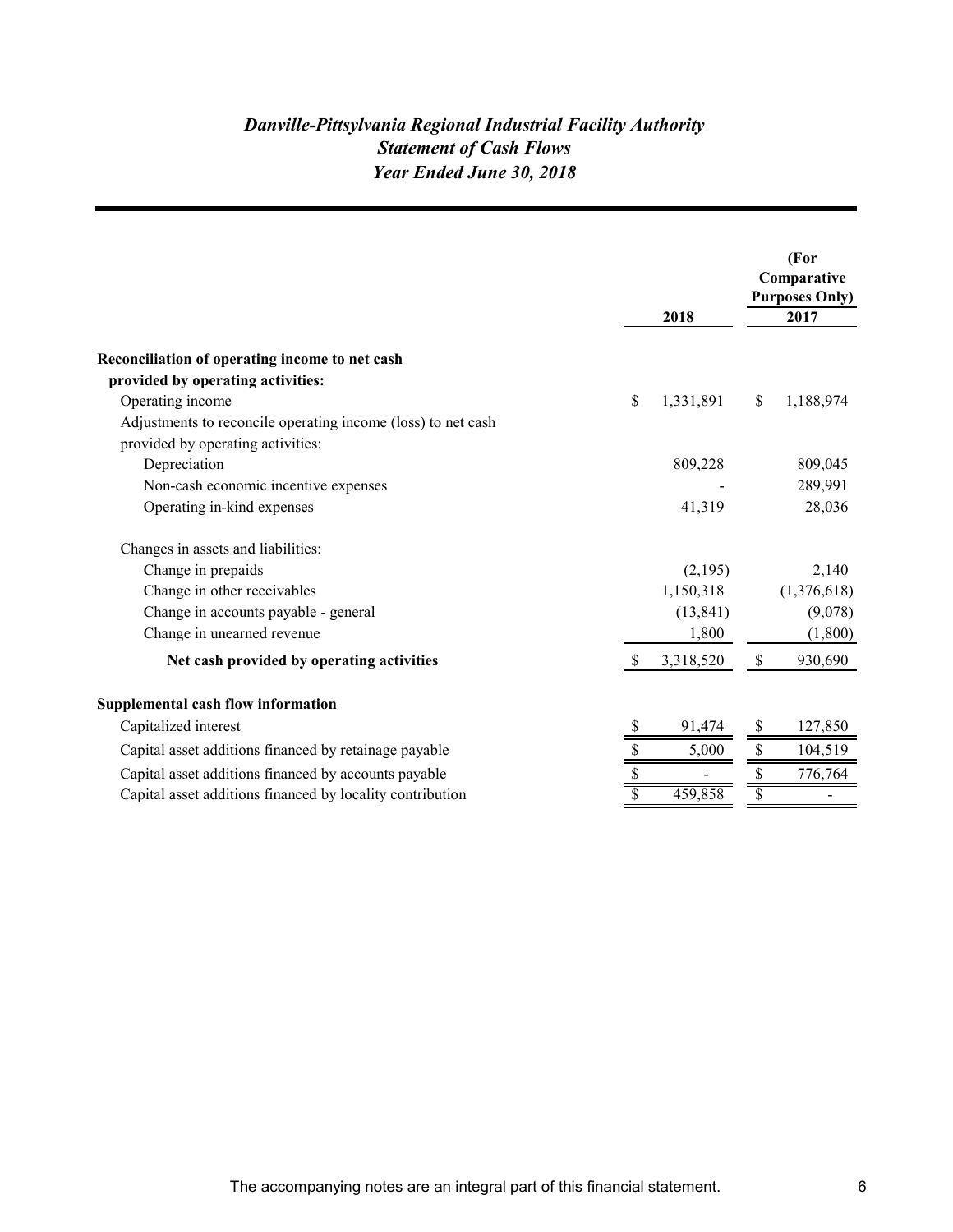# **1. Organization and Nature of Activities**

The *Danville-Pittsylvania Regional Industrial Facility Authority* ("the Authority") was created by ordinance of the Board of Supervisors of Pittsylvania County, Virginia, and the City Council of the City of Danville, Virginia, to promote and further the purposes of the *Virginia Regional Industrial Facilities Act*, Chapter 64, Title 15.2 of the *Code of Virginia*, (1950) as amended (the Act). The Authority is an entity jointly owned by the City of Danville and Pittsylvania County and is a political subdivision of the Commonwealth of Virginia. The Authority is empowered, among other things, to borrow money to purchase real estate and finance all improvements in industrial parks intended to be occupied by manufacturing, warehousing, distribution, office or other commercial enterprises. In addition, the Authority is authorized under the Act to issue revenue bonds to finance facilities for such enterprises. The Authority has no taxing power. The City of Danville acts as the fiscal agent of the Authority. As fiscal agent, the City provides office space to the Authority at no charge.

# **2. Summary of Significant Accounting Policies**

## **Basis of Accounting**

The Authority utilizes the economic resources measurement focus and the accrual basis of accounting. Revenues are recorded when earned and expenses are recognized when incurred, regardless of the timing of the related cash flow. The Authority follows all applicable Governmental Accounting Standards Board (GASB) pronouncements.

The Authority distinguishes operating revenues and expenses from non-operating items. Operating revenues generally consist of grant income from various state or federal agencies; operating expenses generally consist of economic incentive grants, infrastructure development, depreciation and amortization expense, and other operating expenses which include bank charges, legal fees, accounting fees, meals and other miscellaneous fees. Non-operating items consist of interest income and expense as well as incidental items not directly related to the primary operations of the Authority. Capital contributions consist of subsidies from the City of Danville and Pittsylvania County.

## **Economic Incentive Grants**

One important function of the Authority is to provide incentives for businesses to locate in the industrial parks constructed by the Authority. In some cases, the Authority agrees that if a business reaches certain investment and employment goals, the Authority will transfer capital assets (such as land and improvements) to the business at very favorable terms at the end of a specified period - usually five to ten years. The Authority reports these transfers as expenses when the grantee reaches its initial investment and employment goals and it appears unlikely that the grantee will fail to maintain these goals throughout the specified period.

Non-exchange transactions, in which the Authority either gives or receives value without directly receiving or giving equal value in exchange, include grants and donations. Revenues and expenses from grants and donations are recognized in the fiscal year in which, in management's judgment, all eligibility requirements have been substantially satisfied.

# **Cash and Cash Equivalents**

Cash and cash equivalents represent checking and savings accounts of the Authority, which are available on demand or within a three-month period.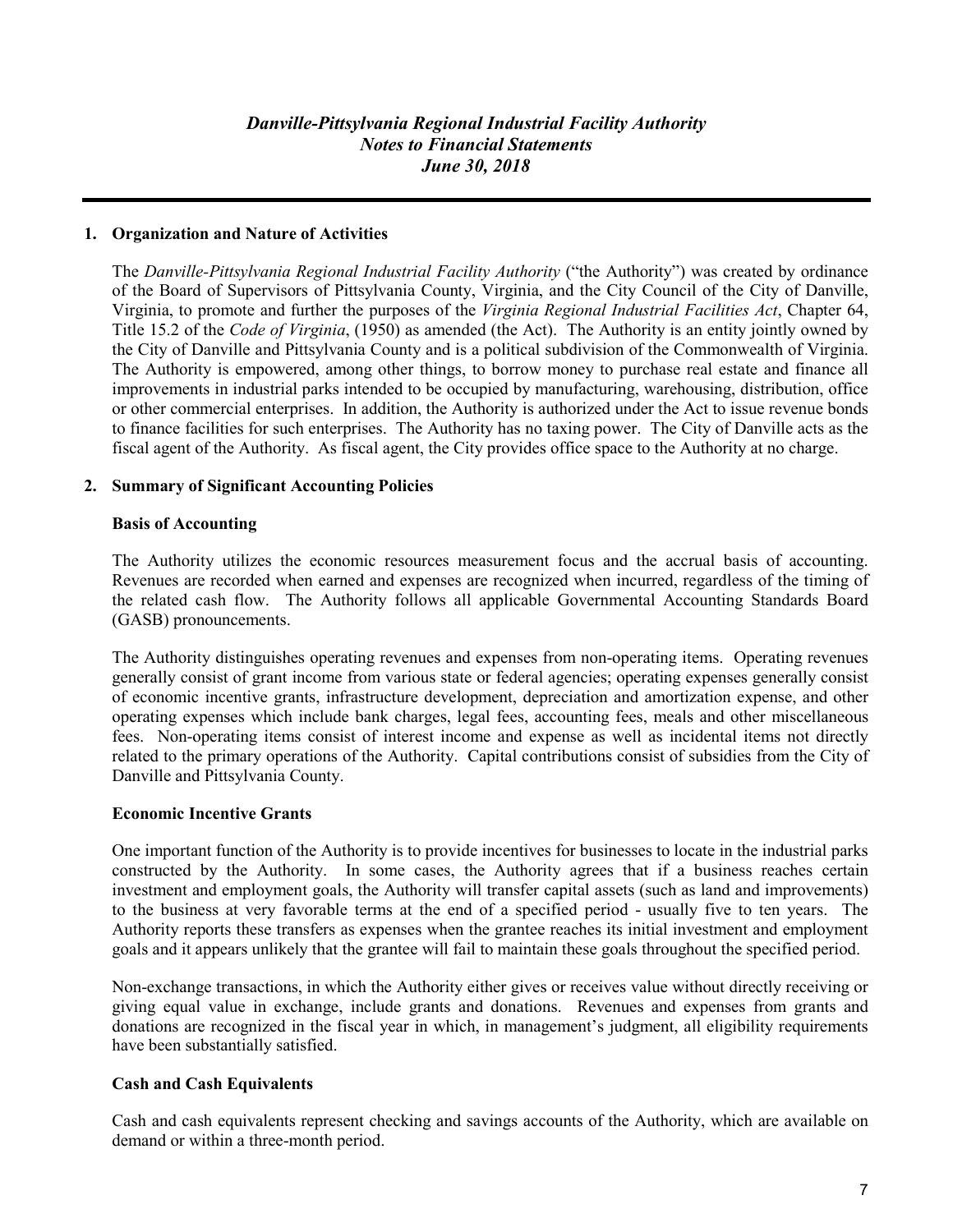## **2. Summary of Significant Accounting Policies (Continued)**

## **Due From Other Governments**

Due from other governments generally consists of grant reimbursements receivable from the Virginia Tobacco Commission or other grantor agencies. There was \$205,647 due from the Virginia Tobacco Commission at June 30, 2018.

# **Prepaids**

Certain payments to vendors reflect costs applicable to future accounting periods and are recorded as prepaid items.

## **Restricted Resources**

When both restricted and unrestricted resources are available for use, it is the Authority's policy to use restricted resources first.

## **Capital Assets**

Property and equipment is recorded at cost and depreciated over the estimated useful lives of the related assets, ranging from 10 to 50 years. Normal maintenance and repairs are charged to operations when incurred. Capital assets that are later transferred to other governments or businesses are capitalized at cost as constructed or purchased, and are later recorded as expenses when transferred to the recipient entity. The expense of capital assets that are transferred as part of economic incentive grants is generally recognized at the time the recipient has met all eligibility requirements and is expected to continue to meet the requirements throughout the period required by the incentive agreement.

Management does not believe the Authority's real estate has declined materially in value below the reported cost; however, no formal appraisals of the Authority's real property have been obtained since it was acquired.

## **Unearned Revenue**

Unearned revenue represents revenue received but not recognized since it has not been earned. Unearned revenue is comprised of rent payments received in advance of the rent period and contributions received in advance.

## **Net Position**

Net position is the difference between assets and liabilities. Net investment in capital assets represents capital assets less accumulated depreciation less any outstanding debt used for the acquisition or improvement of those assets. Restricted net position consists of reserves the Authority is required to maintain under its bond agreements.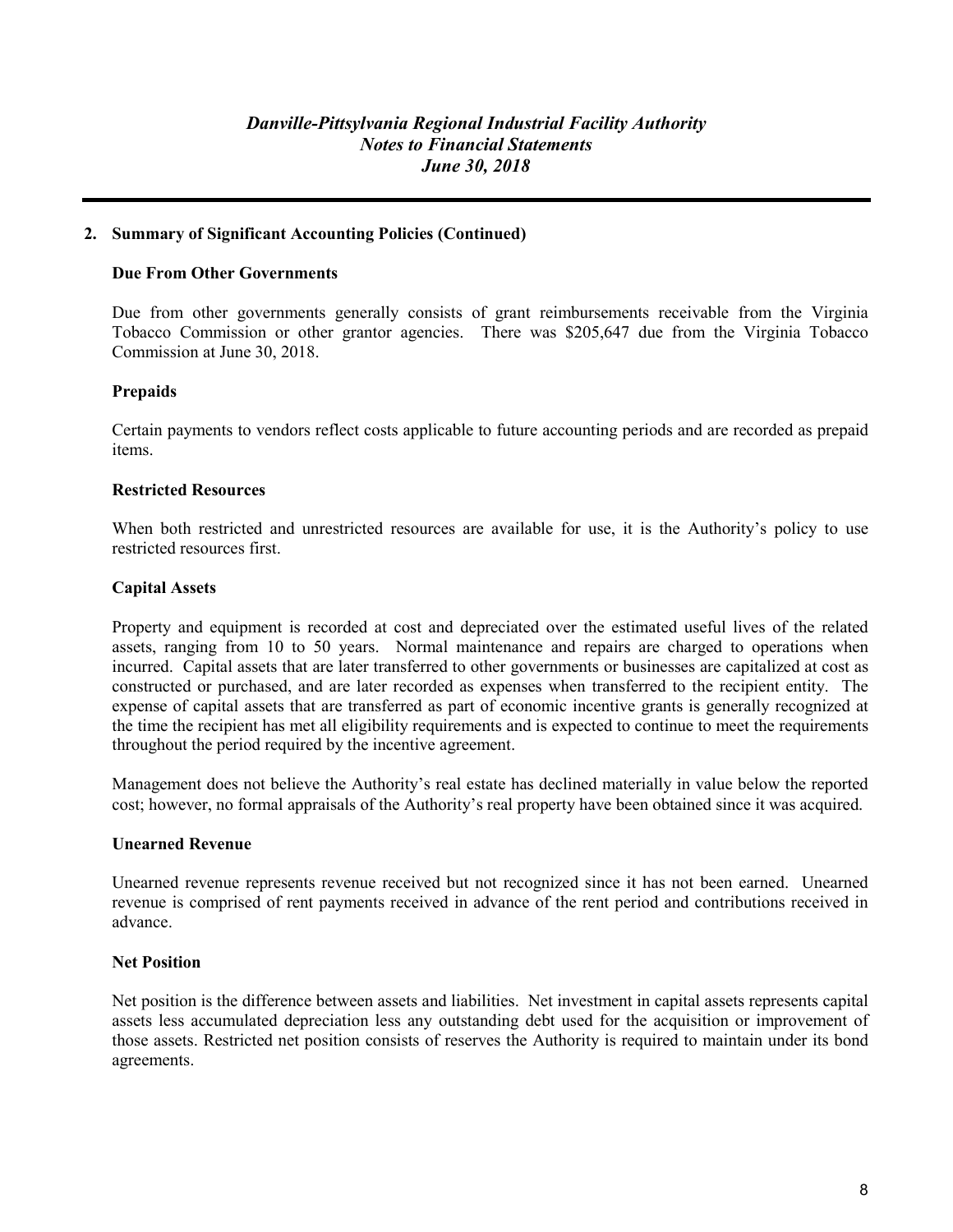# **2. Summary of Significant Accounting Policies (Continued)**

# **Estimates**

The preparation of financial statements in conformity with accounting principles generally accepted in the United States of America requires management to make estimates and assumptions that affect the reported amounts of assets and liabilities and the disclosure of contingent assets and liabilities at the date of the financial statements. Such estimates also affect the reported amounts of revenues and expenses during the reporting period. Actual results could differ from those estimates and assumptions.

## **Income Taxes**

The Authority is exempt from all federal, state, and local income taxes.

## **3. Deposits, Restricted Cash and Investments**

## **Deposits**

Deposits with banks are covered by the Federal Deposit Insurance Corporation (FDIC) and collateralized in accordance with the Virginia Security for Public Deposits Act (the "Act") Section 2.2-4400 et. seq. of the *Code of Virginia*. Under the Act, banks and savings institutions holding public deposits in excess of the amount insured by the FDIC must pledge collateral to the Commonwealth of Virginia Treasury Board. Financial institutions may choose between two collateralization methodologies and depending upon that choice, will pledge collateral that ranges in the amounts from 50% to 130% of excess deposits. Accordingly, all deposits are considered fully collateralized, except for the funds restricted for the Berry Hill Industrial Park debt service. These funds are held in a money market security which is subject to credit risk, although management believes such risk is low.

## **Restricted Cash and Cash Equivalents**

Restricted cash and cash equivalents consist of the following at June 30, 2018:

| Bond funds to be used for improvements to Cane Creek Centre  | 237.928   |
|--------------------------------------------------------------|-----------|
| Restricted funds for Cane Creek Centre debt service          | 174.974   |
| Restricted funds for Berry Hill Industrial Park debt service | 1,923,683 |
|                                                              | 2,336,585 |

## **Investments**

Statutes authorize the Authority to invest in obligations of the United States or agencies thereof, obligations of the Commonwealth of Virginia or political subdivisions thereof, obligations of the International Bank for Reconstruction and Development (World Bank), the Asian Development Bank, the African Development Bank, "prime quality" commercial paper and certain corporate notes, banker's acceptances, repurchase agreements and the State Treasurer's Local Government Investment Pool (LGIP). At June 30, 2018, the Authority's investments consisted money market U.S. Government repurchase agreements, floating and fixed rate securities, and U.S. treasury bills and coupons. The Authority's related debt investments were rated AAAm by Standard and Poor's and a weighted average maturity of less than one year. These funds are carried at a stable \$1.00 net asset value, and thus reported at amortized cost.

The Authority has no custodial credit risk policy. However, the Authority had no custodial credit risk related to its investments at June 30, 2018. The Authority does not have a policy related to interest rate risk.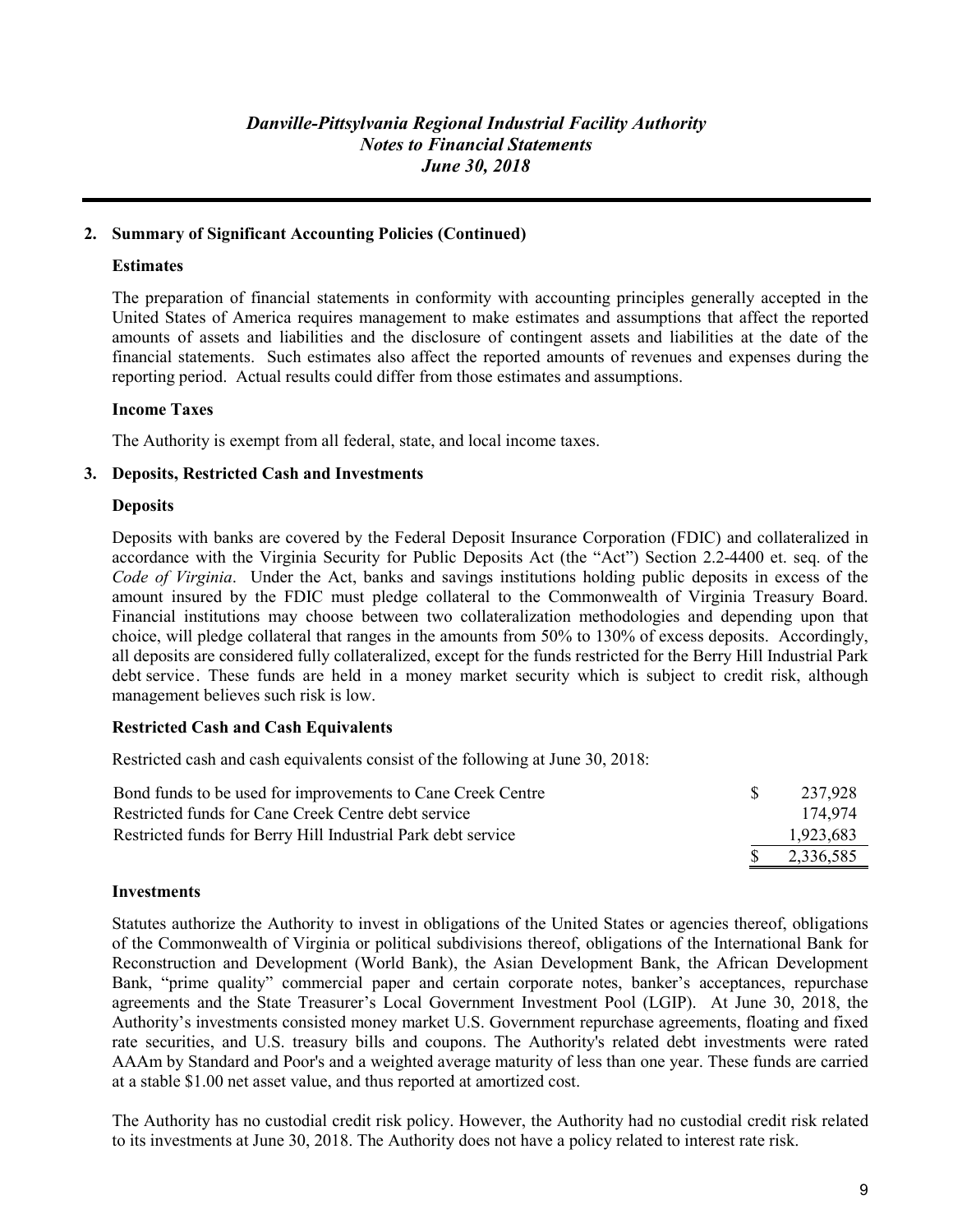## **4. Due To/From Member Localities**

The Authority is equally funded by the City of Danville and Pittsylvania County. The two localities have signed agreements to share all costs of the Authority equally. At times, one locality may front all costs associated with a transaction, creating an amount owed by the other. The Authority reflects these balances as all transactions associated with the Authority are recorded on the Authority's books. At June 30, 2018, the Authority reflects amounts due to Pittsylvania County of \$232,802 and a corresponding due from the City of Danville for the same amount. This stems from items paid for or contributed by Pittsylvania County in excess of its share. It is not expected that the City of Danville will repay this amount in full in fiscal year 2019, but rather that the balance will be adjusted annually based on contributions made by both localities.

## **5. Capital Assets**

Capital asset activity for the year ended June 30, 2018, was as follows:

|                                             | June 30, 2017<br><b>Balance</b> | <b>Increases</b> | <b>Decreases</b> | June 30, 2018<br><b>Balance</b> |
|---------------------------------------------|---------------------------------|------------------|------------------|---------------------------------|
| Capital assets not being depreciated:       |                                 |                  |                  |                                 |
| Cyber Park - Land                           | \$<br>5,614,792                 | \$               | \$               | \$<br>5,614,792                 |
| Cane Creek Centre - Land                    | 6,104,039                       |                  |                  | 6,104,039                       |
| Industrial Park - Land                      | 13,062,540                      |                  |                  | 13,062,540                      |
| Total capital assets not being depreciated  | 24,781,371                      |                  |                  | 24,781,371                      |
| Capital assets being depreciated:           |                                 |                  |                  |                                 |
| <b>Buildings</b>                            | 25,617,874                      |                  |                  | 25,617,874                      |
| <b>Building Improvements</b>                | 310,697                         |                  |                  | 310,697                         |
| Land Improvements                           | 6,265,238                       |                  |                  | 6,265,238                       |
| Infrastructure                              | 2,006,965                       |                  |                  | 2,006,965                       |
| Total capital assets being depreciated      | 34,200,774                      |                  |                  | 34,200,774                      |
| Less accumulated depreciation for:          |                                 |                  |                  |                                 |
| <b>Buildings</b>                            | 8,589,593                       | 601,811          |                  | 9,191,404                       |
| <b>Building Improvements</b>                | 78,202                          | 8,126            |                  | 86,328                          |
| Land Improvements                           | 1,335,336                       | 159,152          |                  | 1,494,488                       |
| Infrastructure                              | 401,390                         | 40,139           |                  | 441,529                         |
| Total accumulated depreciation              | 10,404,521                      | 809,228          |                  | 11,213,749                      |
| Total capital assets being depreciated, net | 23,796,253                      | (809, 228)       |                  | 22,987,025                      |
| Total capital assets, net                   | \$<br>48,577,624                | \$<br>(809, 228) | \$               | \$<br>47,768,396                |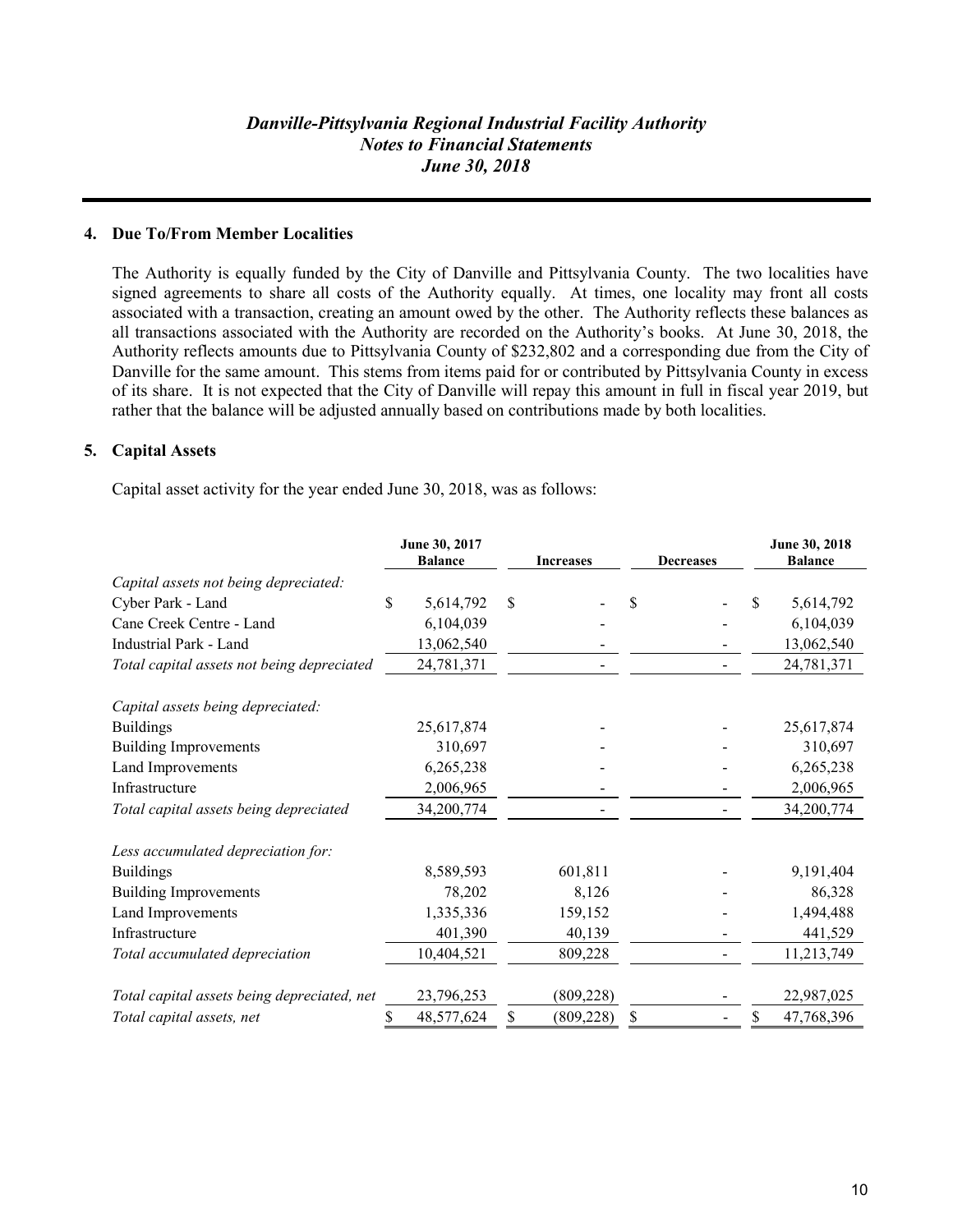# **6. Construction in Progress**

Construction in progress consisted of the following at June 30:

|                  | June 30, 2017 |                |  |                  |                  | June 30, 2018 |                |  |
|------------------|---------------|----------------|--|------------------|------------------|---------------|----------------|--|
|                  |               | <b>Balance</b> |  | <b>Increases</b> | <b>Decreases</b> |               | <b>Balance</b> |  |
| Industrial Park* |               | 7,330,582      |  | 2.497.169        | $\sim$           | Φ             | 9.827.751      |  |

*\* Current year additions include capitalized interest of \$91,474. The construction in progress total for this project includes an accumulated total of \$1,307,712 capitalized interest at June 30, 2018.*

#### **7. Long-Term Debt**

The following schedule represents all bonds payable:

| <b>Description</b>              | <b>Original Issue</b> | Annual Amount          | <b>Interest Rate</b> | <b>Maturity</b> | Outstanding<br>June 30, 2018 |
|---------------------------------|-----------------------|------------------------|----------------------|-----------------|------------------------------|
| 2016 Revenue<br>Refunding bonds | 3.700,000             | $$385,000 - 3,700,000$ | $2.27\%$             | 8/1/2019        | 2,950,000                    |
|                                 |                       |                        |                      |                 |                              |
| 2011 Revenue bonds              | 11,250,000            | $780,000 - 5,525,000$  | $2.50 - 4.75\%$      | 9/1/2019        | 1,810,000                    |
|                                 | 14,950,000            |                        |                      |                 | 4,760,000                    |

In December 2011, the Authority issued \$11,250,000 in revenue bonds. The debt service payments made on March 1, 2012 and September 1, 2012 were funded by a grant from the Virginia Tobacco Commission; debt service payments thereafter are made with funds received from the City of Danville and Pittsylvania County.

On August 1, 2016, the Authority issued \$3,700,000 in revenue refunding bonds after applying \$900,000 of the Cane Creek debt service reserve funds to the outstanding balance. These bonds were issued to satisfy the outstanding balance of the Series 2013 revenue bonds.

Long-term debt activity for the year ended June 30, 2018 was as follows:

| <b>Description</b>      | <b>Beginning</b><br><b>Balance</b> | Increases                | <b>Decreases</b> |   | Ending<br><b>Balance</b> | Due Within<br><b>One Year</b> |
|-------------------------|------------------------------------|--------------------------|------------------|---|--------------------------|-------------------------------|
| Revenue bonds           | 5,990,000                          | $\overline{\phantom{a}}$ | 1.230.000        |   | 4,760,000                | 1,290,000                     |
| Original issue discount | (3,360)                            | -                        | (1, 550)         |   | (1,810)                  | (1,550)                       |
|                         | 5,986,640                          | \$<br>$\blacksquare$     | .228.450         | S | 4,758,190                | 1,288,450                     |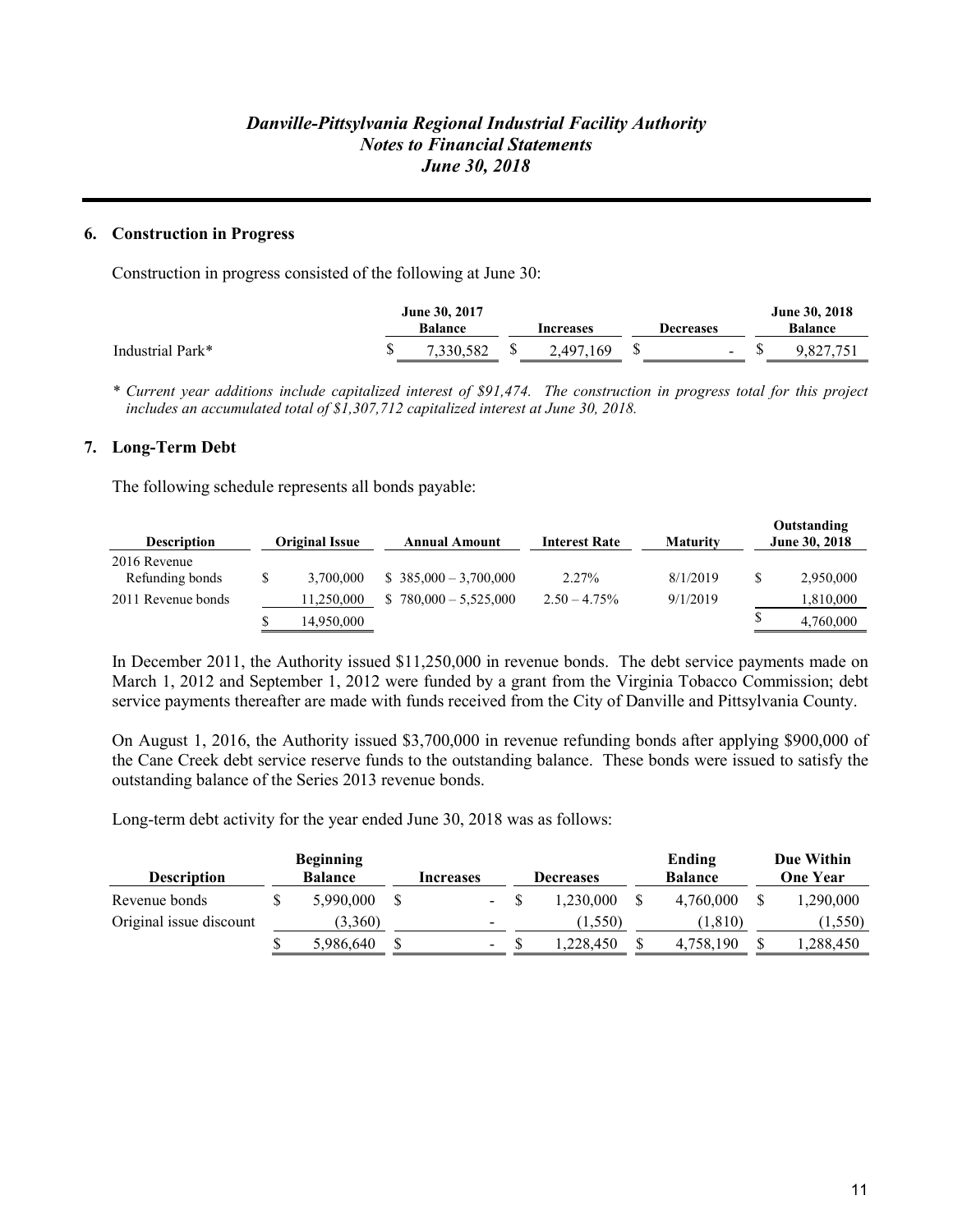# **7. Long-Term Debt (Continued)**

Debt service on the preceding bonds in future years is as follows:

#### **Debt Maturity Schedule**

| <b>Year Ending</b><br>June 30 | <b>Principal</b> | Interest |   | Total     |
|-------------------------------|------------------|----------|---|-----------|
| 2019                          | 1,290,000        | 126,218  |   | 4,913,162 |
| 2020                          | 3,470,000        | 26,944   |   | -         |
|                               | 4,760,000        | 153,162  | S | 4,913,162 |

#### **8. Economic Development**

In fiscal year 2018, the Authority entered into a local performance agreement with a North Carolina limited liability company that would locate in the Authority's Cane Creek Centre Industrial Park. Under the agreement, the Authority provides an Industrial Enhancement Grant in the amount of \$700,000 once the business completes installation of certain equipment of at least that amount in the Facility.

#### **9. Short-Term Operating Leases**

The Authority leases land to tenants under lease terms of one year or less. Under the terms of the agreements, the future rental income for the year ending June 30, 2019 is estimated to be \$3,275.

## **10. Long-Term Operating Leases**

In October 2006, the Authority entered into agreements with Swedwood Danville, LLC that provide the Authority will lease 94 acres (valued at \$1,027,947) to Swedwood for 120 months at a rate of \$1 per year. Swedwood has the option to purchase the above-mentioned land for \$1 at the end of the 120-month lease if it meets certain investment and employment criteria. In fiscal year 2008, Swedwood met its initial investment and employment criteria and the Authority recorded the transfer of land to Swedwood. If Swedwood chooses to expand its operations within the terms of the agreement, it also has the right to lease from the Authority certain parcels of land known as lots 7B and/or 7C, consisting of approximately 103 acres and 11 acres, respectively. Swedwood also has the right of first refusal to purchase a certain parcel of land from the Authority known as Lot 6 consisting of 68.8 acres.

The Research Building, which has a carrying value of \$5,145,739 at June 30, 2018 and accumulated depreciation of \$1,890,072, is leased to the Institute for Advanced Learning & Research (IALR) for \$10 per year per square foot occupied. The lease was renewed at the same rent terms on June 1, 2013 for a one-year period and will automatically renew annually thereafter for successive one year periods. The rent for the renewal is set forth in the lease agreement. Insurance costs are the responsibility of the lessee. Maintenance costs are the responsibility of the Authority; however, the lessee is engaged to provide for the maintenance obligations and is compensated for these services in an amount equal to the rent paid by the lessee. For fiscal year 2018, \$253,072 of rental income was received through this lease.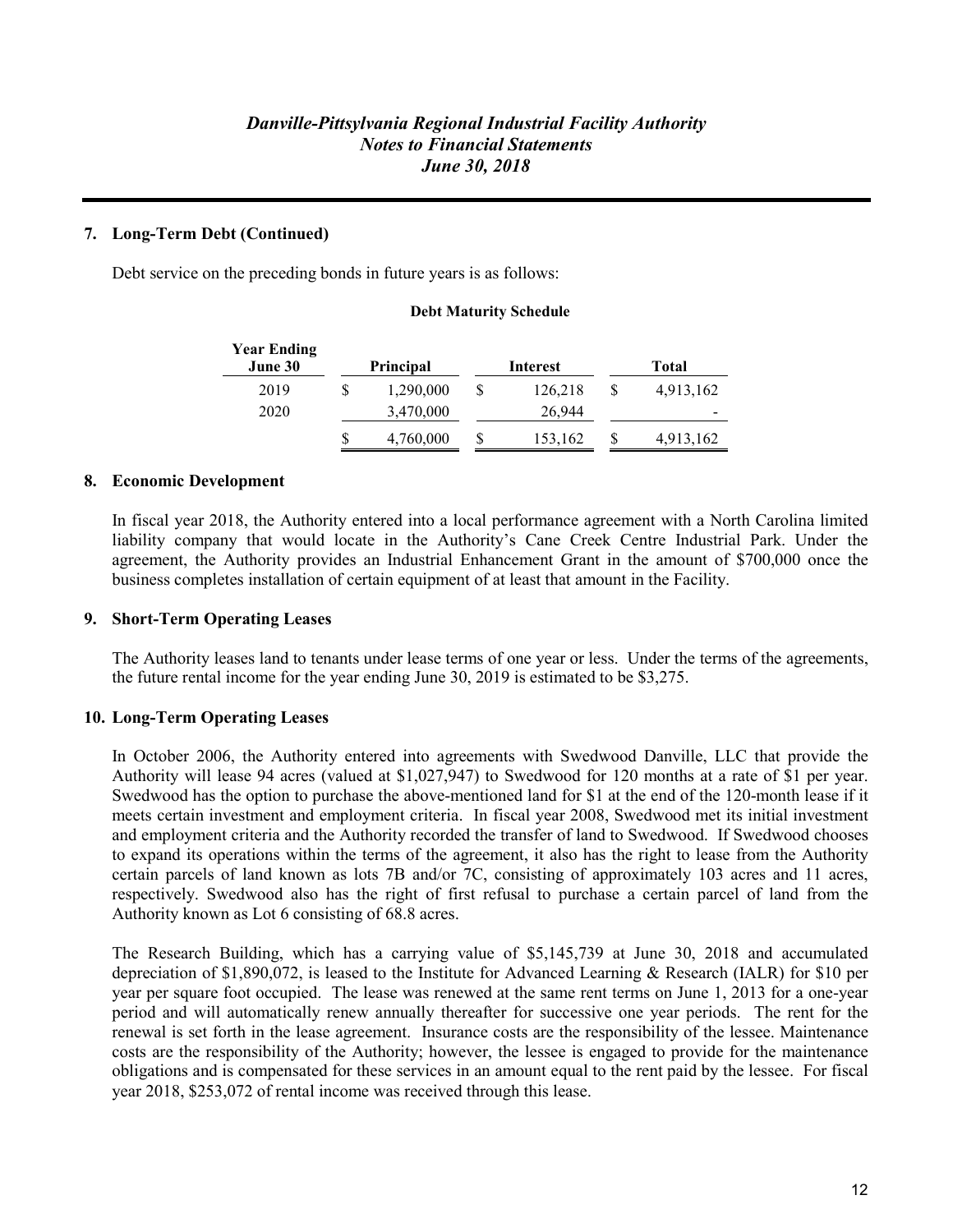## **10. Long-Term Operating Leases (Continued)**

The Institute Building is leased to the IALR for \$1 per year. The lease term is 15 years and began in June 2004. Insurance and maintenance costs are the responsibility of the lessee.

In fiscal year 2011, the Authority entered into a ground lease with the IALR to allow for the construction of the Sustainable Energy Technology Center Building (SEnTeC). The lease term is 240 months and began in September 2010. The property is leased to the IALR at a rate of \$1 per year and the IALR has the option to purchase the premises for \$100 at the end of the lease term, as long as all related grant requirements have been satisfied.

## **11. Commitments and Contingencies**

At June 30, 2018, the Authority had approximately \$12.4 million in outstanding engineering and consulting contracts, of which approximately \$5,629,153 had not been expended.

On June 12, 2017, the Authority entered into a purchase and sale agreement with Enviva Development Holdings, LLC to sell a certain parcel of land located in the Berry Hill Industrial Park consisting of approximately 168.78 acres off Berry Hill Road for \$30,000 per acre and \$10 per acre for non-buildable acreage. Enviva Development Holdings, LLC had the option to terminate this agreement before June 12, 2018 or, if an extension was requested and granted, for up to 2 years from the original agreement date. In June 2018, Enviva Development Holdings, LLC elected to extend the agreement for 2 years.

On August 14, 2017, the Authority accepted a letter agreement with Appalachian Power Company (APCo). The agreement granted APCo permission to relocate a transmission line for the development of Lot 8 in the Berry Hill Industrial Park, at the company's expense; however, should the Authority cancel such development or delay completion of the project beyond January 31, 2019, the Authority agrees to pay up to \$20,000 in mobilization and other line relocation costs.

## **12. Subsequent Events**

On July 20, 2018, the Authority made a partial disbursement of the Industrial Enhancement Grant funds totaling \$430,500 to a limited liability company that would locate in the Authority's Cane Creek Centre Industrial Park, with the remaining grant disbursement of \$269,500 to occur after the final piece of stock equipment is installed on or before December 31, 2018.

On September 10, 2018, the Authority entered into a local performance agreement with a Virginia public service corporation, for the construction of an electric power transmission line to service the Authority's Southern Virginia Mega Site at Berry Hill (Berry Hill Mega Park), at an estimated aggregate cost of \$1,655,000, for the permitting process, final line design and preliminary substation design, and right of way and substation site acquisition.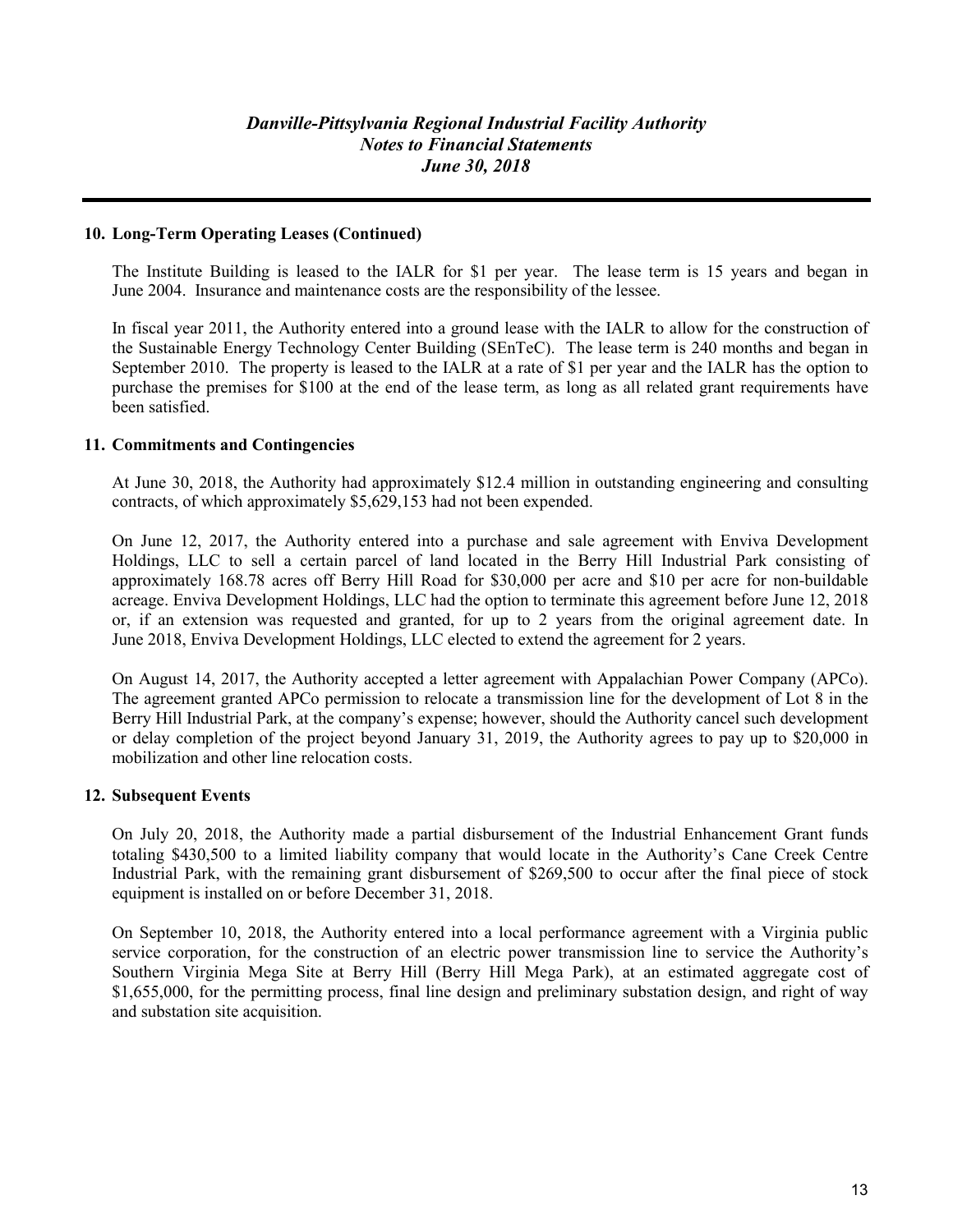# **13. Dissolution of Authority**

If dissolution of the Authority should occur, such dissolution shall be made pursuant to *Code of Virginia*, Section 15.2-6415. Pittsylvania County constructed a Multi-Port Access Point (MSAP), at an approximate cost of \$2 million that will benefit areas served by the Authority. Should the Authority ever be dissolved, the MSAP will be considered part of the County's investment in the Authority.

**\* \* \* \* \***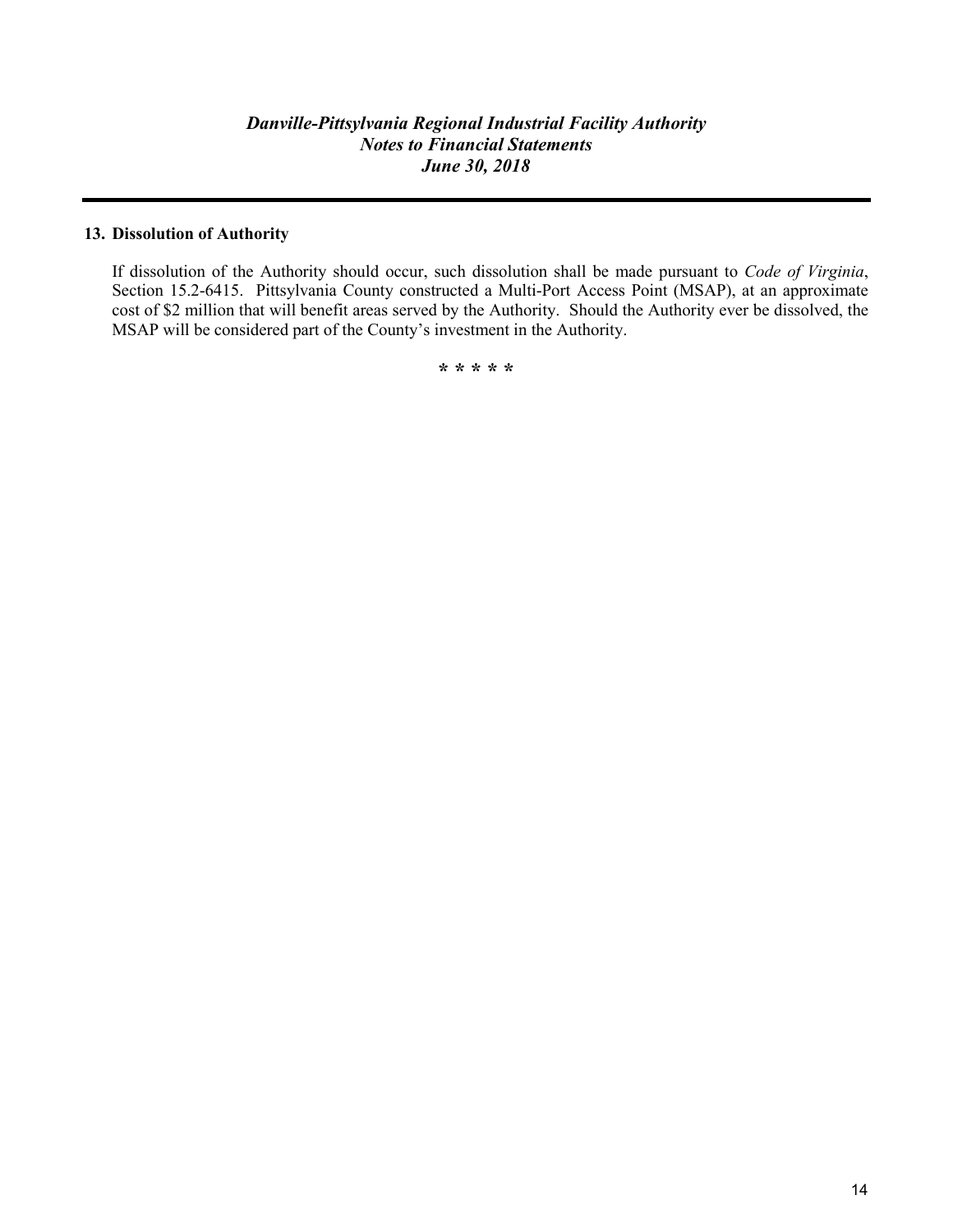

# **INDEPENDENT AUDITOR'S REPORT ON INTERNAL CONTROL OVER FINANCIAL REPORTING AND ON COMPLIANCE AND OTHER MATTERS BASED ON AN AUDIT OF FINANCIAL STATEMENTS PERFORMED IN ACCORDANCE WITH** *GOVERNMENT AUDITING STANDARDS*

To the Board of Directors of Danville-Pittsylvania Regional Industrial Facility Authority Danville, Virginia

We have audited, in accordance with auditing standards generally accepted in the United States of America; the standards applicable to financial audits contained in *Government Auditing Standards*, issued by the Comptroller General of the United States; and the *Specifications for Audits of Authorities, Boards, and Commissions*, issued by the Auditor of Public Accounts of the Commonwealth of Virginia, the financial statements of the Danville-Pittsylvania Regional Industrial Facility Authority (the "Authority"), as of and for the year ended June 30, 2018, and the related notes to the financial statements, which collectively comprise the Authority's basic financial statements, and have issued our report thereon dated November 28, 2018.

#### **Internal Control over Financial Reporting**

In planning and performing our audit of the financial statements, we considered the Authority's internal control over financial reporting (internal control) to determine the audit procedures that are appropriate in the circumstances for the purpose of expressing our opinions on the financial statements, but not for the purpose of expressing an opinion on the effectiveness of the Authority's internal control. Accordingly, we do not express an opinion on the effectiveness of the Authority's internal control.

A *deficiency in internal control* exists when the design or operation of a control does not allow management or employees, in the normal course of performing their assigned functions, to prevent, or detect and correct misstatements on a timely basis. A *material weakness* is a deficiency, or a combination of deficiencies, in internal control such that there is a reasonable possibility that a material misstatement of the entity's financial statements will not be prevented, or detected and corrected on a timely basis. A *significant deficiency* is a deficiency, or a combination of deficiencies, in internal control that is less severe than a material weakness, yet important enough to merit attention by those charged with governance.

Our consideration of internal control was for the limited purpose described in the first paragraph of this section and was not designed to identify all deficiencies in internal control that might be material weaknesses or significant deficiencies. **Given these limitations, during our audit we did not identify any deficiencies in internal control that we consider to be material weaknesses. However, material weaknesses may exist that have not been identified.**

*Your Success is Our Focus*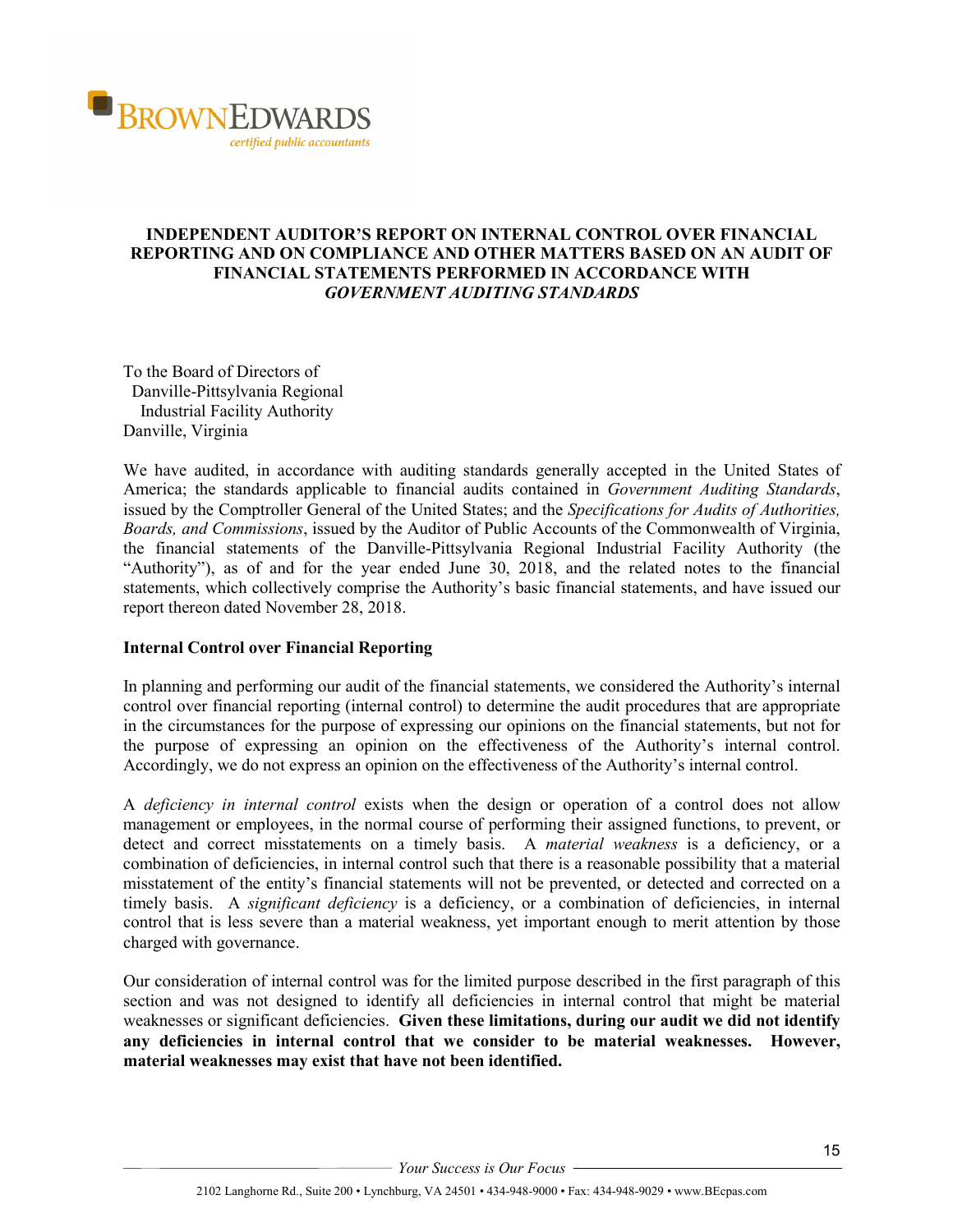#### **Compliance and Other Matters**

As part of obtaining reasonable assurance about whether the Authority's financial statements are free of material misstatement, we performed tests of its compliance with certain provisions of laws, regulations, contracts, and grant agreements, noncompliance with which could have a direct and material effect on the determination of financial statement amounts. However, providing an opinion on compliance with those provisions was not an objective of our audit and, accordingly, we do not express such an opinion. **The results of our tests disclosed no instances of noncompliance that are required to be reported under** *Government Auditing Standards***.** 

#### **Purpose of this Report**

The purpose of this report is solely to describe the scope of our testing of internal control and compliance and the results of that testing, and not to provide an opinion on the effectiveness of the Authority's internal control or on compliance. This report is an integral part of an audit performed in accordance with *Government Auditing Standards* in considering the Authority's internal control and compliance. Accordingly, this communication is not suitable for any other purpose.

Brown, Edwards Kompany, S. L. P.

CERTIFIED PUBLIC ACCOUNTANTS

Lynchburg, Virginia November 28, 2018